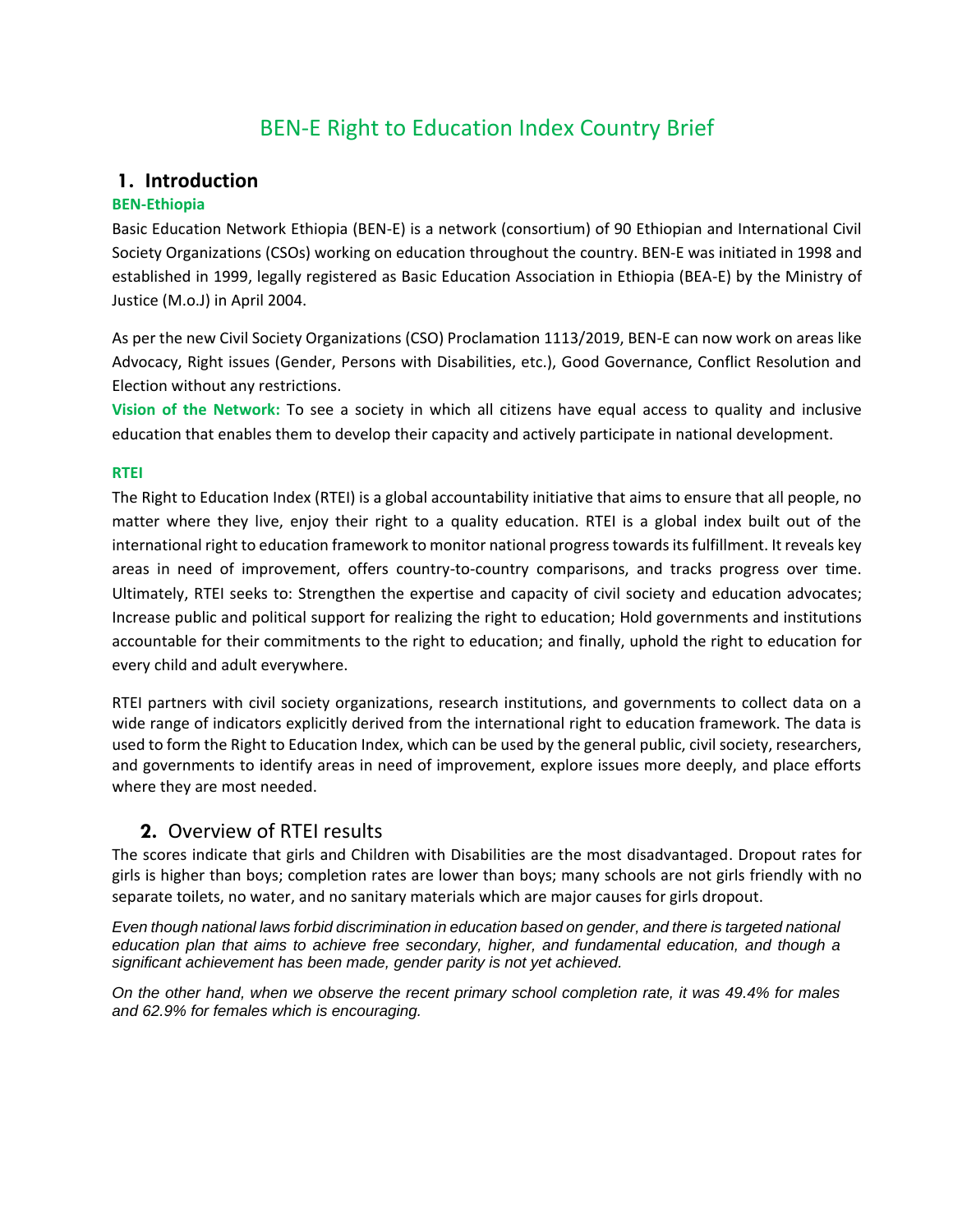The Constitution of the Federal Democratic Republic of Ethiopia (FDRE) and the Special Needs/Inclusive Education Strategy of the MoE also clearly stipulate the rights of students with special needs to participate at all education levels, Education Statistics Annual Abstract, 2019/20, P. 68.

However, access of quality education to Children with Disabilities (CWDs) is very low; only 10.1% of them have access to education; even for those enrolled, schools are not friendly. Majority of teachers are not trained to identify or to support Children with Disabilities. *There are almost none reasonable accommodation measures available for children with disabilities in schools as per the 2019/2020 data.* 

Though education is considered as a right, it is not yet supported by a law, it is not yet compulsory. As a result, parents have no obligations to send their children to school, and the government to provide access to education for all school-aged children.

Pre-primary GER for Students with Disabilities, is only 1.0% for males and 0.7% for females, whereas the Enrolment rate of children with SNE, in Grades 1-8 is only 11.1%, Education Statistics Annual Abstract, 2019/20, P. 69.

## **3. Impact of covid-19 on the right to education**

COVID-19, like the rest of the world, has affected the education of children in Ethiopia. Schools were closed and education was disrupted for more than six months. There were efforts to continue education through distance modes such as radio and TV, but few households have electricity, radio and TV, thus it didn't reach all students. Some city schools also tried to give lecture notes and assignments through Telegram, but access to mobile networks was a challenge.

In response to the pandemic, the F.D.R.E. Ministry of Education had tried to use different technological approaches so as to maintain the education system. These include, but not limited to: Using printed materials distribution, Radio and Television Transmission, and Social media apps like Telegram. However, the approaches and efforts did not bring the required output (learning outcomes). Even though the pandemic is still a threat, the Government decided to safely reopen schools by making them follow COVID-19 guidelines and protocols. It has also used shift systems to decrease the number of students in a classroom to a maximum of 25 students per classroom. The Ministry also distributed face masks, sanitizer, disinfectant chemicals, IR thermometer, maintaining latrine and hand washing stations for more than 25,000 schools throughout the country, Education Statistics Annual Abstract, 2019/20, P. 1.

*When schools were opened, about 90% students came back to schools. The remaining were not able due to*  early marriages, family poverty and other causes. Thus, COVID-19 has affected a large portion of society and *children.*

## **4. Data availability**

The Ethiopian Ministry of Education produces and publishes on its website annual statistical data, though it is about a year and a half delayed, which is much better than publications in the past. While the abstract is comprehensive *it requires data on key education indicators, such as budget by level of education and cost by student; salary of teachers by level and percentage of teachers' salary from total education budget; school sanitation and water availability. If such issues are addressed, the Abstract will avail better and detailed data*.

## **5. A prevailing Issue**

One of the major issues that BEN-Ethiopia identified is gender equity in education. Girls are the most disadvantaged group of society in terms of accessing education. Dropout rates for girls is higher in grades 1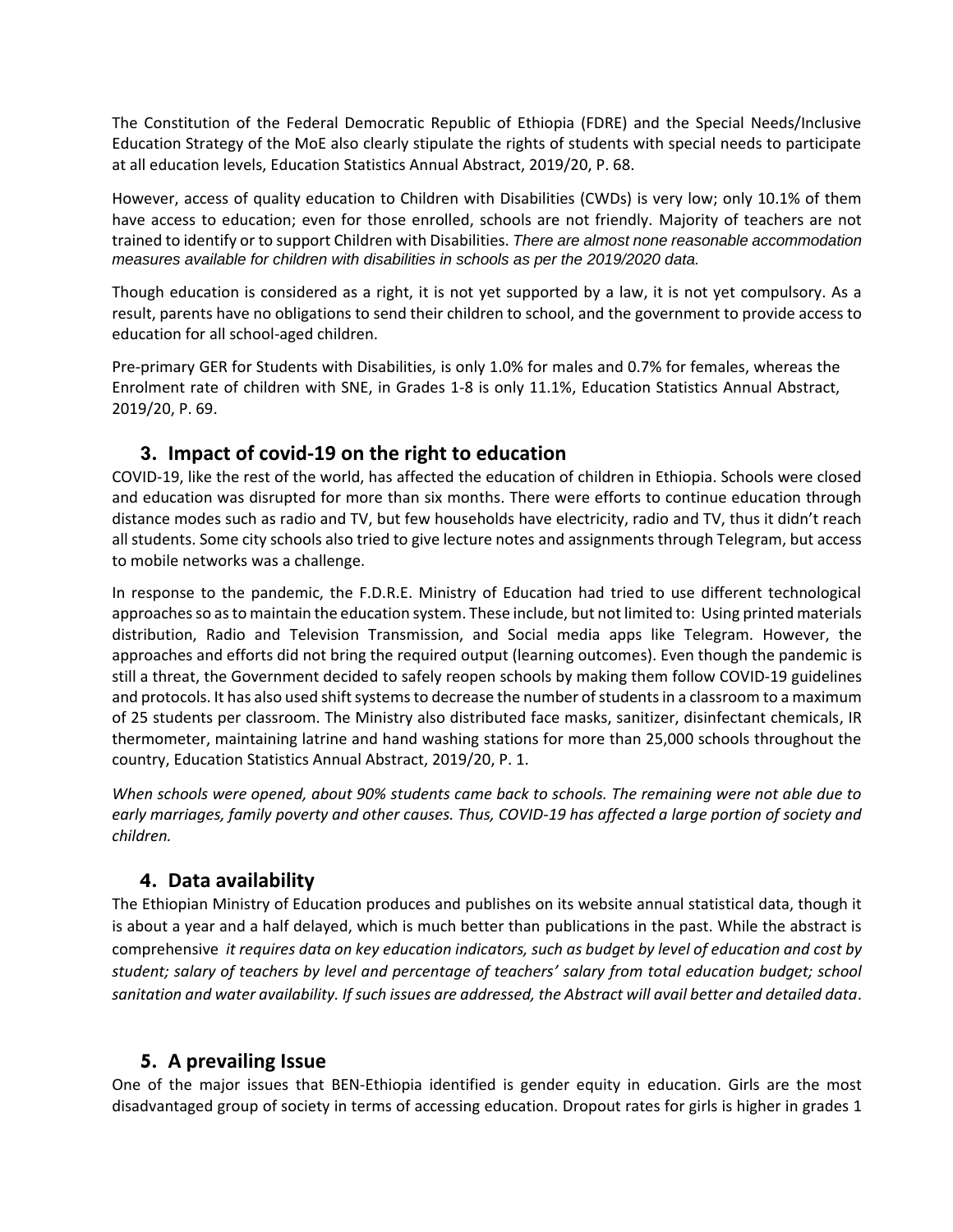and 5 when compared to boys; completion rates of primary and secondary schooling are lower than boys; many schools are not girls friendly with less positive teacher attitude, no separate toilets, no water, and no sanitary materials which are major causes for girls dropout; and girls achievement is lower than boys especially in Junior and Secondary schools.

Because of the COVID-19 pandemic, the education of girls has been highly affected because Schools were closed for more than six months. The distance education approach didn't help much girls especially in rural areas. Because of the lock down, many girls were sexually harassed, forced in to early marriage, and a large number of them didn't come back to school when opened again. Thus girl students were the most affected as a result of COVID-19 pandemic.

# **6. Analysis of Ethiopia RTEI Score:**

### *Governance:*

Ethiopia scored 56% which is lower than many countries.

Some of the encouraging observed survey results are plan of action (Annual and long-term education planning) which scored 100%; and Monitoring and Evaluation which also scored 100% and this is a result of the regular yearly assessments that are done with the involvement of government, education donors and Civil Society Organizations, which is encouraging. Though the scores given are average for National Law (63%), Financing (72%), and Data Availability (71%); it indicates that there is a need to make improvements in these areas.

### *Availability*

Regarding classroom availability and presence of minimum standards the score is 80%; sanitation which include such as water and sanitary materials is 77%; teachers' availability and qualification by grade level is 86%; and learning materials such as textbooks is 64%. Though the scores given are average, there is a need for improvement and requires government intervention especially in budget allocation.

#### *Accessibility:*

Even though it is indicated in the Ethiopian Education and Training Policy that education is free for general education, in actual terms the RTEI assessment found that Free Education is accessible to 50%, and that Participation is only 55% which both require more intervention and budgeting by government.

#### *Acceptability:*

Regarding Aims of Education the RTEI score categorized it as at 87% and good rating since they are the basis for any education system, the Learning Environment is rated as 67%, and Learning Outcomes are rated at 81% that is encouraging because they tell the extent of student achievement.

#### *Adaptability*

The scores given to Children with Disabilities; Children of Minorities & Indigenous Peoples; girls; Child Labour; Migrants, Refugees, IDPS, and Children Deprived of Liberty; and Armed Conflict are very low, with the maximum 60% for Migrants, Refugees, IDPS, and Children Deprived of Liberty; and 0 for Children with Disabilities. Access of education to Children with Disabilities is very low in Ethiopia which is 10.1% and the most neglected target group.

#### *By indicator type:*